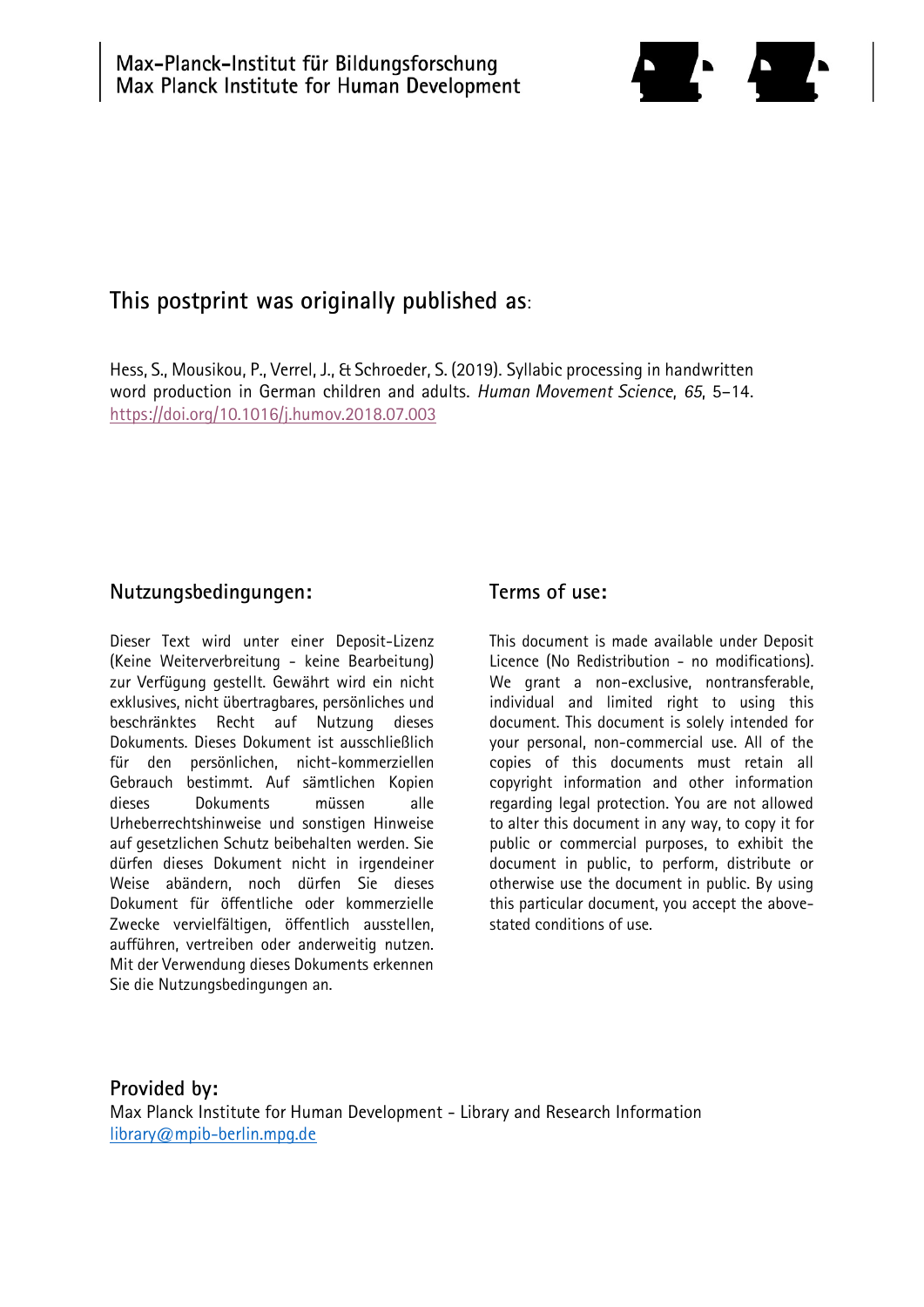# Syllabic processing in handwritten word production in German children and adults

Stefan Hess\*, Petroula Mousikou, Julius Verrel, Sascha Schroeder *Max Planck Institute for Human Development, Berlin, Germany*

\**Corresponding author E-mail address:* [hess@mpib-berlin.mpg.de](mailto:hess@mpib-berlin.mpg.de)

# **Keywords:**

Handwriting, Spelling, Syllabic processing, Mean Stroke Duration, Writing Onset Duration, Models of handwritten language production

# **Abstract:**

Syllables are thought to be processing units in handwritten word production. Yet, little is known about whether the orthographic characteristics of different languages influence syllabic processing during handwriting, which is critical for the evaluation and further development of extant models of handwritten language production. In the present study, we manipulated syllabic ambiguity, a characteristic of the German language, to investigate the role of syllables in handwritten word production in German. Forty-four 10 to 12-year-old children and fourteen adults were asked to write on pen tablets five-letter disyllabic words that varied in terms of their syllabic ambiguity, while their handwriting was recorded with high spatiotemporal resolution. Productions were analyzed in terms of Mean Stroke Duration (MSD) and Writing Onset Duration (WOD). Increased MSD at syllable boundaries was observed across conditions for both children and adults. There was no difference in WOD across conditions. Our findings offer support for the idea that syllables are functional units in handwriting production in German and motivate the further development of the spelling module in models of handwritten language production.

# **1. Introduction**

There is evidence from a number of languages that writers make use of sublexical units such as syllables during the handwritten production of multisyllabic words. This has been found in Romance languages such as Spanish (e.g., Álvarez, Cottrell, & Afonso, 2009), Catalan (e.g., Soler Vilageliu & Kandel, 2012), and French (e.g., Kandel, Álvarez, & Vallée, 2006), but also in a Germanic language such as Dutch (Bogaerts, Meulenbroek, & Thomassen, 1996). Similar research in German has yielded inconsistent results (e.g., Nottbusch, 2008; Weingarten, 1998). For example, Weingarten (1998) failed to find syllabic effects on handwritten word production for children under 13 years but observed such effects in young adults. In contrast, Nottbusch (2008) found syllabic effects on handwritten word production in 11- to 13-year-old children. Further, there has been some inconsistency in the literature with regards to the nature of syllabic processing effects across different languages. Results from studies in French, for example, suggest that syllabic processing becomes orthographic in nature by the age of 8 (Kandel, Hérault, Grosjacques, Lambert, & Fayol, 2009), while results from studies in German indicate that children between 11 and 13 years process syllables phonologically (Nottbusch, 2008). Determining the role and nature of syllabic processing across different languages is critical for the further development of models of handwritten language production (e.g., Kandel, Peereman, Grosjacques, & Fayol, 2011; van Galen, 1991).

How can we investigate syllabic processing in handwriting production? Experimental research in this domain is typically based on recordings of handwriting with high spatiotemporal resolution. Results show that skilled writers change movement duration in the course of word production systematically. In particular, increases in movement duration have been observed at syllable boundaries or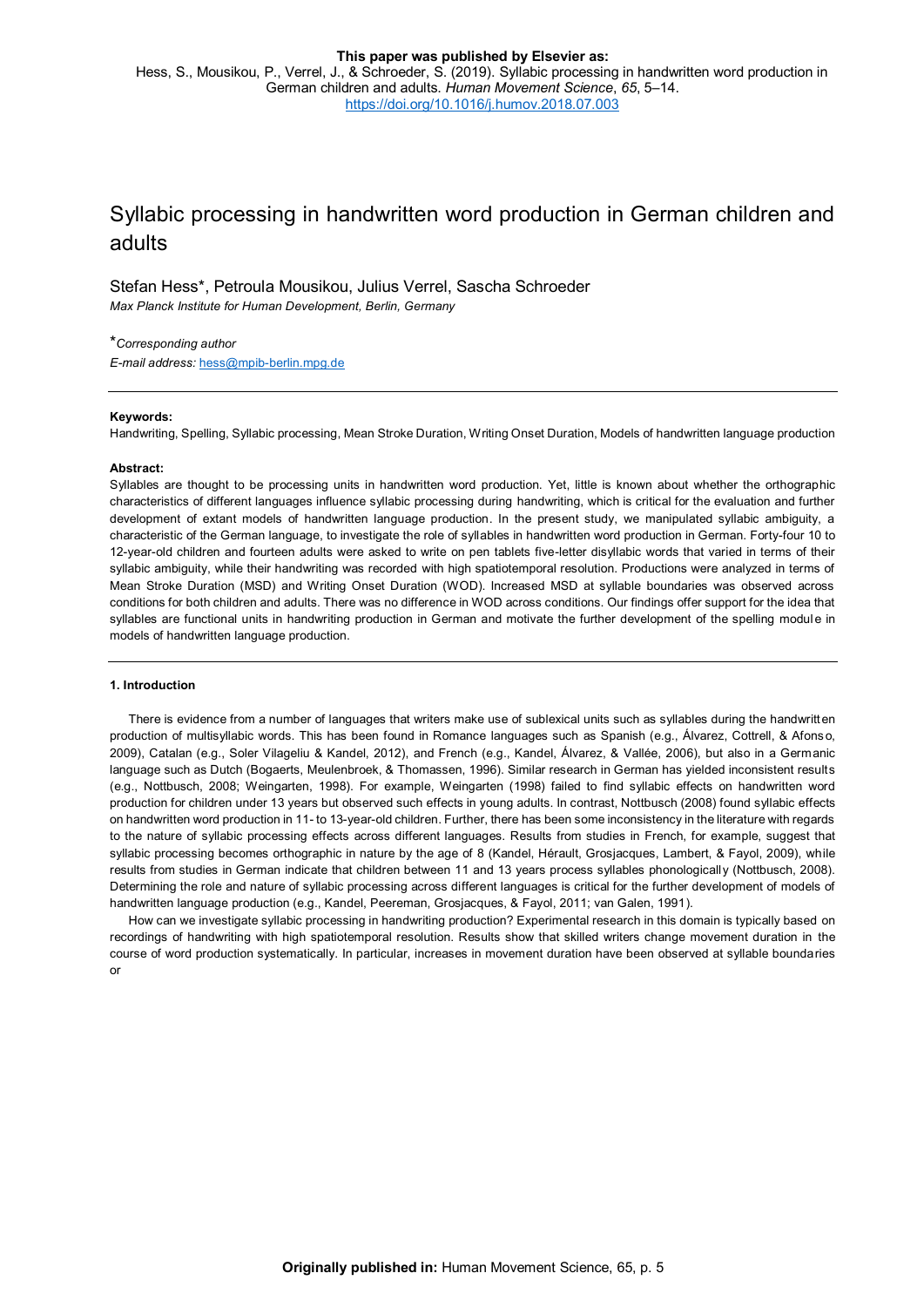syllable onsets (e.g., Álvarez et al., 2009; Bogaerts et al., 1996; Kandel et al., 2006; Weingarten, 1998). A number of other psycholinguistic variables (e.g., lexical status, orthographic regularity, graphemic complexity, letter quantity) produce increases in movement duration too. For example, pseudowords produce longer movement durations than words (Roux, McKeeff, Grosjacques, Afonso, & Kandel, 2013), irregular words yield longer movement durations than regular words (Roux et al., 2013), longer graphemes produce longer movement durations (Kandel & Spinelli, 2010), and double letters yield longer movement durations than single letters (Kandel, Peereman, & Ghimenton, 2014; but see Kandel, Peereman, & Ghimenton, 2013; Kandel, Peereman, Ghimenton, & Perret, 2017, for an opposite effect). These results indicate that whenever a conflict is induced due to linguistic ambiguity, movement durations increase too. Critically, such increases in movement duration suggest that the nature of the relationship between central (cognitive) and peripheral (motor) writing processes is not staged, but instead cascaded. In other words, higher-level cognitive processes are not completed before motor production, but cascade all the way down to influence handwriting (e.g., Kandel et al., 2013; Roux et al., 2013).

Studies on developmental handwriting production have often shown that syllables are used as programming units. This is the case for French children aged between 6 and 7 years (Kandel & Soler, 2010; Kandel, Soler, Valdois, & Gros, 2006; Kandel & Valdois, 2006a, 2006b), 7 and 8 years (Kandel & Valdois, 2006a, 2006b), 8 and 10 years (Kandel et al., 2011; Kandel & Valdois, 2006b), as well as 10 and 11 years (Kandel & Valdois, 2006b). However, in other languages, the evidence on the role of syllables varies. For example, in shallow orthographies, such as Spanish, words, rather than syllables, are thought to be functional units of handwriting in 6 to 8-yearold children (Kandel & Valdois, 2006a). In contrast, bilingual French and Spanish children aged between 6 and 8 years mostly revealed a syllabic programming strategy when writing both in French and Spanish (Kandel & Valdois, 2006a). In particular, children programmed the corresponding gestures for the production of the first syllable of multisyllabic words before writing onset. Similarly, in Catalan, a language with a shallower orthography than French but a deeper orthography than Spanish (Kandel & Soler, 2010), children aged between 5 and 7 years were found to program handwritten word production syllabically (Kandel & Soler, 2010; Soler Vilageliu & Kandel, 2012). In sum, findings from French and Catalan indicate that beginning writers break words into smaller linguistic units such as syllables (Kandel et al., 2009; Kandel et al., 2011; Kandel & Soler, 2010; Kandel, Soler et al., 2006; Kandel & Valdois, 2006a; Kandel & Valdois, 2006b; Soler, Vilageliu, & Kandel, 2012). However, this is not the case in Spanish, where beginning writers tend to use word-sized units (Kandel & Valdois, 2006a).

With regards to the German language, the available empirical evidence on syllabic processing in handwriting production is limited and rather inconsistent. For example, Weingarten (1998) failed to find syllabic effects on handwritten word production in second, fourth, and seventh graders, who typically range between 7 and 8, 9 and 10, and 12 and 13 years, respectively, but observed such effects in young adults. Weingarten (1998) suggested that developing writers rely on graphemes and start using syllables only when they become skilled writers. In contrast, Nottbusch (2008) observed syllabic effects on handwritten word production in 11 to 13-yearold children. The discrepancy between the results obtained by Nottbusch (2008) and Weingarten (1998) could be due to differences in the experimental materials that were used in the two studies. Critically, items of different syllabic and morphological structure were used in the two studies and both of these variables are thought to influence handwriting processes (e.g., Kandel et al., 2006; Kandel, Spinelli, Tremblay, Guerassimovitch, & Álvarez, 2012). In particular, in the Nottbusch (2008) study, the vast majority (83%) of the multisyllabic items were disyllabic, whereas disyllabic items in the Weingarten (1998) study only comprised 25% (grade 2), 42% (grade 4), or 39% (grade 7) of the multisyllabic items. This is an important difference, insofar as the prevalence of disyllabic items may have induced certain syllabification strategies. Further, only in the Weingarten (1998) study, a significant number of compound words were used in the experiments that were carried out with children. Morphological processing is thought to occur earlier in time than syllabic processing (Kandel, 2009). As such, syllabic effects on handwriting in the Weingarten (1998) study may have been masked by the influence of other critical psycholinguistic variables on handwriting production.

As far as studies on the nature of syllable units are concerned, the empirical evidence is rather limited. Kandel et al. (2009) asked 8- to 10-year-old children to write words, which were orthographically always disyllabic, but phonologically either di- or monosyllabic (e.g., <BAL.CON> <sup>1</sup>, /bal.kõ/, and <BAR.QUE>, /baRk/, respectively). In the former condition, the onset of the second orthographic and phonological syllable coincided and yielded increases in movement duration. In the latter condition, the authors observed increases in movement duration at the onset of the second orthographic syllable. Kandel et al. (2009) concluded that syllables are processed orthographically rather than phonologically by 8-year-old French children. Similar research on syllabic processing in German (Nottbusch, 2008; Weingarten, 1998) indicates, however, a role of phonology during handwritten word production both in developing and skilled writers.

The observed effects in the literature may be explained by van Galen's (1991) model of handwritten language production. According to this model, the production of handwritten language comprises three processing levels prior to real-time trajectory formation: (1) a conceptual level, which consists of modules for the activation of intentions, semantic retrieval, and syntactic construction; (2) a spelling level; and (3) a motor level, which consists of modules for the selection of allographs, size control, and muscular adjustment. These modules exhibit a hierarchical structure, so that the output from each module forms the input to the next module. Processing along the modules occurs in a serial manner, so that information from the conceptual level cascades down to the spelling level, and subsequently to the motor level. All modules are thought to operate simultaneously. The sharing of limited cognitive processing resources between parallel higher- and lower-level processes may slow down real-time trajectory formation. An assumption of the model is that different types of linguistic units are processed within each module, with larger units (i.e., ideas, concepts, and phrases) processed at the highest level, medium-sized units (i.e., words) processed at the intermediate level, and

l

 $^1$  Angle brackets and slashes indicate orthographic and phonological representations, respectively; a dot indicates a syllable boundary.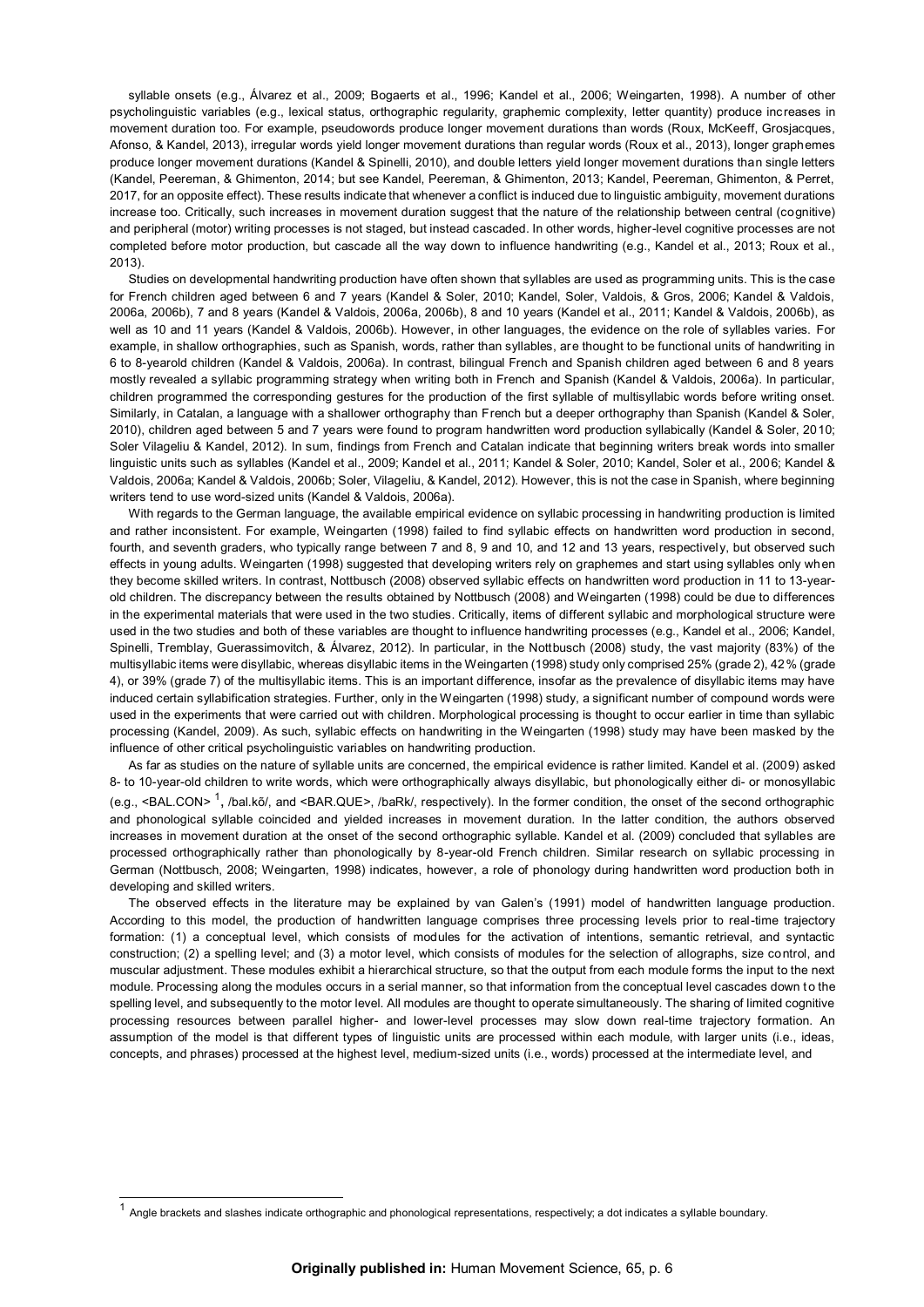smaller units (i.e., graphemes, allographs, and strokes) processed at the lowest level. The original formulation of van Galen's (1991) model does not assume the processing of syllables at the spelling level. Also, in contrast to the conceptual and the motor levels, the spelling level is underspecified in this model.

However, other models in this research domain have offered an account of how the spelling module might operate, and what grain sizes the linguistic units in such module might be. With regards to the spelling module, a dual-route theory has been put forward, according to which writers generate first an orthographic representation of the word to-be-spelled (e.g., Bonin, Méot, Lagarrigue, & Roux, 2015; Miceli & Costa, 2014). Orthographic representations are abstract graphemic descriptions of letter sequences, which encode information about letter position, letter identity (spanning grain sizes from single to n-graphs with n > 1, hence simple or complex graphemes, respectively), letter type (i.e., consonants, vowels), syllabic structure (i.e., onset, nucleus, coda), and letter quantity (Rapp & Fischer-Baum, 2014; see also, e.g., Kandel et al., 2011). Orthographic representations are then thought to be processed by an orthographic working memory component, which maintains information active and ensures that letters are produced in a correct serial order (e.g., Miceli & Costa, 2014; Rapp, Purcell, Hillis, Capasso, & Miceli, 2016). According to dual-route theory, orthographic representations are either accessed via a lexical route through mentally-stored lexical representations for familiar words, or assembled via a sublexical route by means of phonology-to-orthography conversion processes for unfamiliar words (e.g., Bonin et al., 2015; Miceli & Costa, 2014). Both routes are thought to be active in parallel and to interact during the determination of the final spelling (e.g., Houghton & Zorzi, 2003; Roux et al., 2013). With regard to the grain sizes of the linguistic units in the spelling module, the lexical route is assumed to activate whole-word orthographic representations of the words to-be-spelled, whereas the sublexical route is thought to activate sublexical units that might correspond to syllables or phonemes (Miceli & Costa, 2014).

A revised version of van Galen's (1991) conception of the spelling module (Kandel et al., 2011) posits that skilled writers activate word-sized orthographic representations, which in turn activate syllables and then graphemes prior to the activation of the motor level. The first syllable is assumed to be retrieved before writing onset, while subsequent syllables are activated online. Following van Galen's (1991) idea of parallel processing, Kandel et al.'s (2011) model predicts that activation of the corresponding syllabic unit in parallel to real-time trajectory formation increases processing load and, accordingly, delays movement execution at syllable boundaries (see also Kandel et al., 2006). Although Kandel et al. (2011) mention a potential role of phonology during grapheme processing, the relationship between phonology and orthography remains underspecified in the model. Given the previous findings on handwriting production in German (e.g., Nottbusch, 2008; Weingarten, 1998), it appears to be likely that syllabic units may be activated in the spelling module by means of the sublexical route, and further processed by motor modules prior to the selection of orthographic word units. Considering both the lexical and the sublexical route in the spelling module seems, thus, to be critical for explaining the effects observed across different languages. In the present study, we manipulated syllabic ambiguity, a characteristic of the German language, to investigate syllabic processing in handwritten word production in German children and adults.

Most German words are multisyllabic and have a trochaic syllable structure, that is, a sequence of stressed (full) and unstressed (reduced) syllables (e.g., Eisenberg, 2013). German words may vary in terms of their syllabic ambiguity. For example, words l ike KUNDE ("customer"), which involve two intervocalic consonants, are syllabically unambiguous (Wiese, 2000). This is because in these words, only a single syllabification is possible (i.e., /CVC.CV/ $^2$ ). However, words like KUGEL ("bowl"), which involve a single intervocalic consonant, contain certain syllabic ambiguity (Wiese, 2000). This is because in these words, two different syllabifications are possible (i.e., /CV.CVC/ or /CVĊVC/), so that the middle consonant is either onset of the reduced syllable or ambisyllabic. Another interesting aspect of the German language is the use of silent letters to particularly denote vowel lengthening in written words. This occurs in the case of two consecutive vowel letters, that is, <IE, AA, EE, OO>, or a vowel followed by the consonant <H>. In these letter sequences, the second letter is always silent and functions as a "lengthening marker" (Noack, 2002, p. 150) in reading. Linguistic research on the German writing system indicates that these letter sequences do not form complex graphemes, but comprise two simple graphemes (e.g., Eisenberg, 2013; Noack, 2002). Thus, words like KUHLE ("hollow") are highly ambiguous from a writing perspective because they contain a silent letter at the syllable boundary that writers need to take into account during writing. Further, there is a mismatch between the phonological and orthographic representations of such words (i.e., /CV.CV/ and <CVX.CV><sup>3</sup>, respectively), thus causing additional difficulties at the syllable boundary. In particular, the phonological onset of the second syllable occurs at the third position, that is, where the silent letter is encountered in the KUHLE words, while the orthographic onset of the second syllable occurs at the fourth position. Hence, German words such as KUNDE and KUGEL can be used to investigate syllabic effects on handwriting production in words, which involve canonical syllable structures that are frequently used in handwriting research (e.g., Kandel et al., 2006), but differ in the amount of ambiguity at the syllable boundary. Further, words such as KUHLE, which contain a mismatch between phonology and orthography, can be used to shed further light onto the nature of syllabic processing in German handwritten word production.

In the present study, we investigated effects of syllabic processing on handwritten word production in 10- to 12-year-old German children and adults. Children in this age group were chosen, because according to previous findings (e.g., Kandel & Perret, 2015a, 2015b), age 9 to 10 appears to be the point in time when motor programming during handwriting becomes stable, with no significant changes in motor behavior observed until adolescence. Hence, the children and adult groups in our study were not expected to differ in terms of their motor behavior during handwriting, whereas on the basis of previous findings in the German language (Weingarten, 1998), differences between the two groups in spelling behavior would indicate reliance on different linguistic units as a function of writing proficiency. It is also worth noting that on the basis of the results from a developmental study carried out in French (Kandel &

 $^2$  C and V denote a consonant and a vowel, respectively.

 $3 \times$  denotes a silent consonant or vowel in orthographic representations.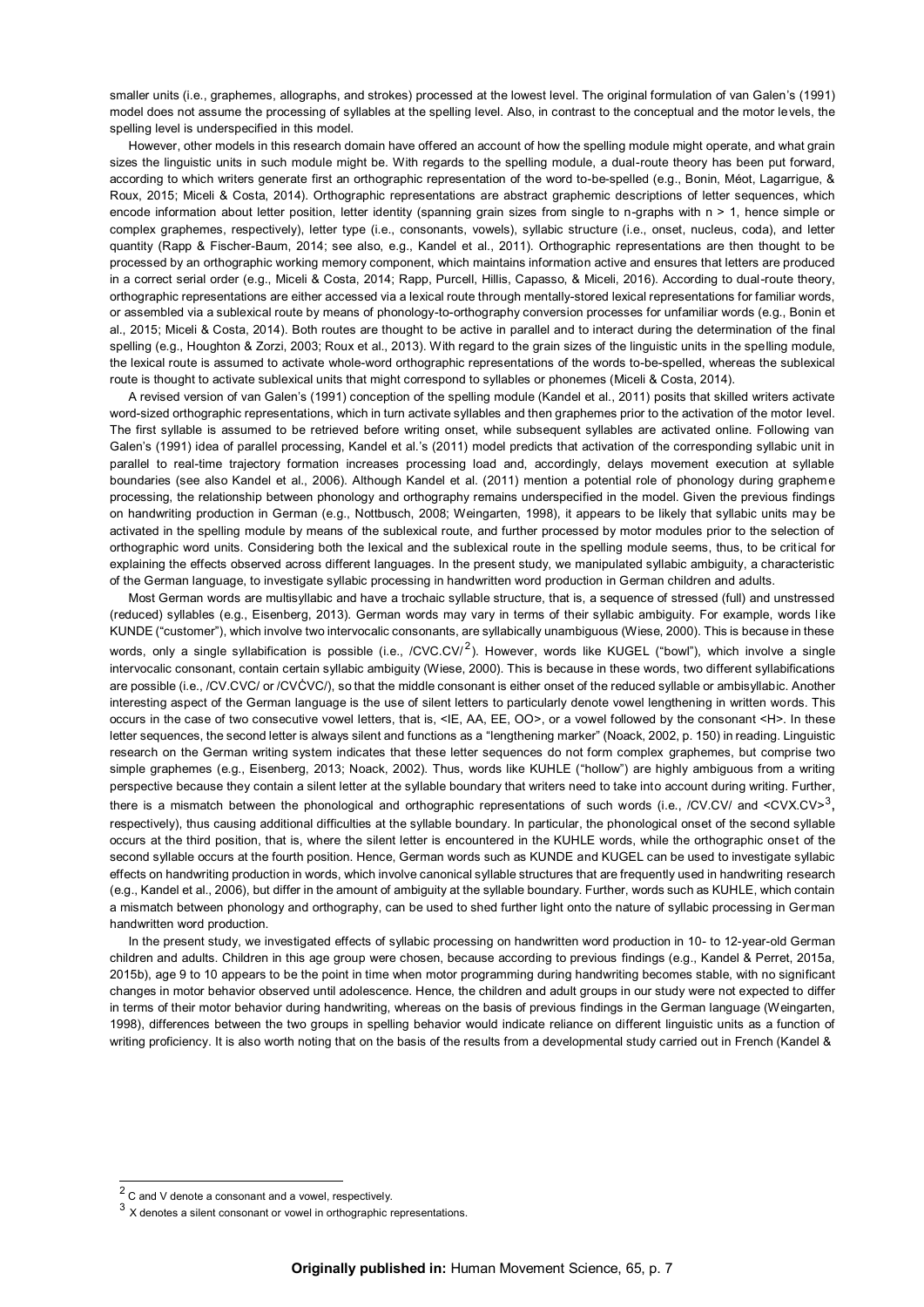Valdois, 2006b), we expected no differences in terms of syllabic processing effects on handwriting across children of different ages in our sample.

Participants were asked to write disyllabic five-letter words, which varied in the degree of syllabic ambiguity, on pen tablets while we recorded their handwritten productions with high spatiotemporal resolution. We reasoned that syllabic ambiguity will create a conflict at the syllable boundary, and, as a result of this conflict, the corresponding duration of the letter at the critical position will increase (Kandel & Perret, 2015b; Roux et al., 2013). In particular, we hypothesized that syllabically unambiguous words like KUNDE would exhibit syllabic effects on handwriting, so that increases in movement duration would be observed from the third to the fourth letter, hence at the onset of the second syllable (i.e., /d/). For words with low syllabic ambiguity like KUGEL, we hypothesized that increases in movement duration would likely occur from the second to the third letter, hence on the middle consonant (i.e., /g/). In words with high syllabic ambiguity, such as KUHLE, the phonological onset of the second syllable (i.e., /l/) occurs at the third letter, which is where the silent letter is encountered (i.e., <H>), thus creating a conflict between phonology and orthography. Following the literature on cascaded processing in handwriting production (e.g., Kandel & Perret, 2015b; Roux et al., 2013), we hypothesized that for these words, increases in movement duration would occur from the second to the third letter, hence on the silent letter, which is the phonological onset of the second syllable, rather than at the letter L, which is the orthographic onset of the second syllable. On the assumption that young writers process printed words phonologically, so that sublexical processing is at play, and adults process them orthographically, so that lexical processing is at play, syllabic ambiguity effects could be more prominent in children than in adults. However, it is also likely that phonological processing persists in adults (Roux et al., 2013; Weingarten, 1998).

To test the hypothesis that syllabic ambiguity creates a conflict that must be resolved either before or during motor production, it is also worth taking into account a measure that is associated with spelling preparation, namely the time taken between stimulus presentation and writing onset. This measure is known as Writing Onset Duration (WOD; see Kandel & Perret, 2015b; Roux et al., 2013). If syllabic ambiguity does not influence WOD, then the Low and High syllabic ambiguity condition (KUGEL and KUHLE items, respectively) should yield lower values than the No syllabic ambiguity condition (KUNDE items). This is because the items in the former conditions have shorter first syllables, in terms of number of sounds, than the items in the latter condition. Alternatively, if syllabic ambiguity influences WOD, then we should observe the opposite, that is, the Low and High syllabic ambiguity condition should yield higher values than the No syllabic ambiguity condition.

#### **2. Method**

#### *2.1.Participants*

Fifty-five children from the Berlin area participated in the experiment. A small gift was given to them as compensation for their participation. A group of 15 adults also participated in the experiment for monetary reimbursement. For the present analysis, only participants providing full data were included. This process resulted in the exclusion of nine children and one adult due to a technical recording error caused by the recording software, which produced empty data files. In addition, only participants writing the whole word in uppercase letters were included, resulting in the exclusion of two additional children. Forty-four children (38 right-handed, 6 left-handed; 27 females), who were 11.4 years old on average (*SD* = 0.8 years, *Range* = [10–12] in years) and 14 adults (10 righthanded, 1 left-handed, 3 ambidextrous; 7 females), who were 24.3 years old on average (*SD* = 3.4 years, *Range* = [19–32] in years), were thus included in the analysis. All participants reported to have learned German before the age of 6.

The study was approved by the ethics committee of the Max Planck Institute for Human Development, Berlin, Germany. Adults gave written informed consent in accordance with the Declaration of Helsinki. Children gave oral consent, while written consent was obtained from their parents.

#### *2.2. Materials*

Thirty German disyllabic five-letter nouns were selected as targets (see Appendix). The items were assigned to three conditions that manipulated syllabic ambiguity: No syllabic ambiguity condition (e.g., KUNDE), Low syllabic ambiguity condition (e.g., KUGEL), and High syllabic ambiguity condition (e.g., KUHLE).

Each of the ten word triplets that were used in the study, such as KUNDE, KUGEL, and KUHLE, shared their initial CV sequence. All conditions were matched on normalized type frequency (*F*(2, 18) = 1.41, *p* = .270) and Orthographic Levenshtein Distance 20 (OLD20; Yarkoni, Balota, & Yap, 2008; *F*(2, 18) = 0.16, *p* = .855), as well as on summed bigram type frequency (*F*(2, 18) = 1.64, *p* = .221) and position-specific bigram type frequency at the orthographic syllable boundary (*F*(2, 18) = 1.27, *p* = .305), according to the childLex norms (Version 0.16.03; Schroeder, Würzner, Heister, Geyken, & Kliegl, 2015).

#### *2.3. Procedure*

Participants were tested individually in a quiet room. Each target word was presented in black 24-point uppercase Arial font on white background in the center of a 19-inch monitor screen. An auditory signal and a blank screen preceded each trial for 1500 ms. The stimulus remained on the screen until participants wrote down their response. Participants were given a Wacom Intuos4 Inking Pen and were asked to copy the word using uppercase letters and without making any errors (as per Kandel et al., 2006, and Kandel et al., 2011, no explicit instruction on pen lifts was given). In Berlin, children in grade 1 learn first how to write printed script, hence printed lower- and uppercase letters. As soon as they have completed motor acquisition and have acquired basic literacy skills, they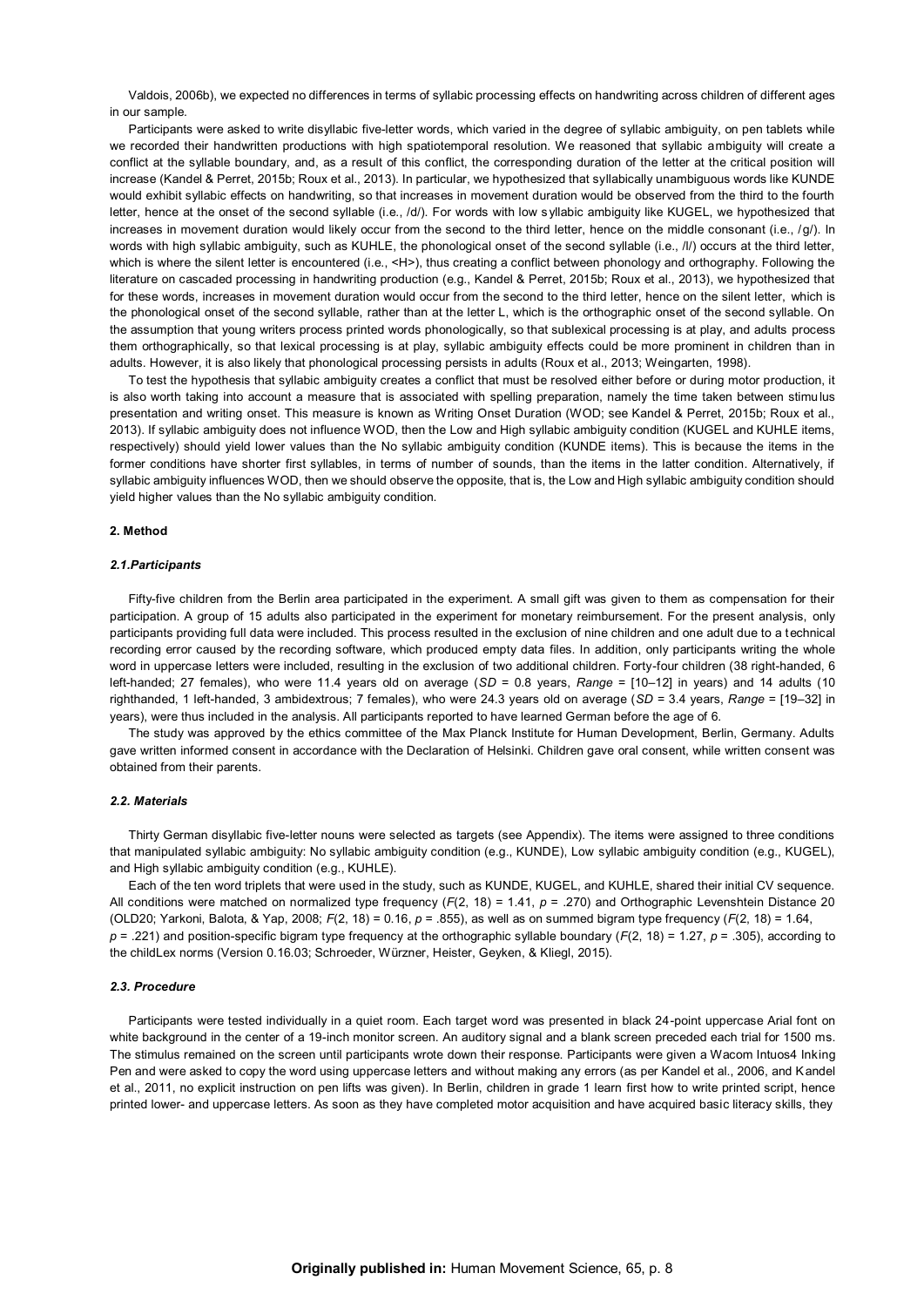are additionally introduced to cursive script. Thus, uppercase letter handwriting was familiar to our participants. Responses were made on a ruled sheet of paper (horizontal length of a line 60 mm each trial; vertical distance between lines 12 mm) adjusted to a Wacom Intuos4 L Tablet that was connected to an IBM-compatible laptop running Windows XP. Pen-tip position and pen-tip pressure were registered in real-time (sampling rate 200 Hz; spatial resolution 200 lpmm) controlled by Ecriture from the Ductus software package (Version 1.01.218; Guinet & Kandel, 2010). After each trial, the experimenter initiated the next trial. Three practice trials preceded the experimental trials.

### *2.4. Analysis*

For the analysis of the handwritten productions, each word was manually segmented into its individual letters and strokes. Ductus was used for the segmentation based on the raw data files that were recorded by Ecriture. A letter start was defined by a pen-tip pressure value *P* > 0, while a letter end was defined by a pen-tip pressure value *P* = 0, which refers to criteria commonly used for uppercase letter segmentation in handwriting research (e.g., Kandel et al., 2006). With regards to stroke segmentation, there is no standard definition for uppercase letters (Kandel & Spinelli, 2010). Thus, we combined different criteria commonly used for stroke segmentation in handwriting research (e.g., Meulenbroek & van Galen, 1990). We segmented each letter produced by each participant separately: A stroke started after each pen lift, that is, at each first point with a pen-tip pressure value *P* > 0 and preceding points with a pen-tip pressure value *P* = 0. Hence, a stroke started either at the letter onset or after a pen lift within a letter. Additionally, a stroke started at points with a minimum in absolute velocity and, at the same time, a maximum in curvature, as long as the pen-tip was on the paper ( $P > 0$ ). Incorrect responses and misspellings were treated as errors and discarded. This process resulted in the exclusion of 12.4% of the data for children and 3.1% of the data for adults.

Mean Stroke Duration (MSD) and Writing Onset Duration (WOD) were calculated and used as dependent variables. MSD was defined as a ratio of total writing duration for a single letter to number of strokes needed per letter (e.g., Bogaerts et al., 1996; Kandel & Spinelli, 2010). WOD was defined as the length of the time interval between stimulus onset and word writing onset (e.g., Kandel & Perret, 2015b; Roux et al., 2013). Both measures were expressed in milliseconds (ms).

We report separate analyses for children and adults for each measure. However, we also combined the children and adult MSD data in a single analysis to examine whether syllabic processing effects on handwritten word production are modulated by writing proficiency. MSD and WOD were logarithmically transformed; however, back-transformed values are reported throughout the article. Outliers were trimmed for children and adults separately. All data points with residuals exceeding 2.5 standard deviations from the subjects' and the items' means were excluded (MSD children: 1.6%, adults: 1.5%; WOD children: 1.5%, adults: 2.5%). Analyses were performed using linear mixed-effects models (Bates, Mächler, Bolker, & Walker, 2015) as implemented in the lme4 package (Version 1.1-12) in R. The significance of the fixed effects was determined with effect coding and type-III Wald tests using the Anova function provided in the car package (Fox & Weisberg, 2011). Interactions were further analyzed using cell-means coding and post-hoc comparisons using the glht function in the multcomp package (Hothorn et al., 2016).

#### **3. Results**

#### *3.1. Mean Stroke Duration*

The analysis that investigated effects of syllabic processing on MSD included MSD as the dependent variable in the linear mixedeffects model (LMM) and the effect-coded categorical variables of Letter Position (5 levels: 1 vs. 2 vs. 3 vs. 4 vs. 5) and Syllabic Ambiguity (3 levels: No vs. Low vs. High) as fixed effects. To control for bigram frequency and for letter complexity at each letter position, the Position-Specific Bigram Type Frequency (10–1784 occurrences per million) and the Total Trajectory Length produced per letter (children: 0.30–10.37 cm; adults: 0.25–4.67 cm) were included in the model as standardized continuous fixed effects. Intercepts for subjects and items were included as random effects.

Our results indicated a significant main effect of Total Trajectory Length per letter, so that MSD increased with increasing Total Trajectory Length for children,  $\chi^2(1) = 402.48$ ,  $p < .001$ , and adults,  $\chi^2(1) = 81.64$ ,  $p < .001$ . The main effect of Letter Position was also significant for both children,  $\chi^2(4) = 265.25$ ,  $\rho < .001$ , and adults,  $\chi^2(4) = 143.80$ ,  $\rho < .001$ . More importantly, Letter Position interacted significantly with Syllabic Ambiguity for children,  $\chi^2(8) = 147.76$ ,  $p < .001$ , and adults,  $\chi^2(8) = 44.37$ ,  $p < .001$ .

Post hoc analyses were further conducted to investigate MSD differences across letter positions (see Table 1). In the No syllabic ambiguity condition, MSD increased significantly from the third to the fourth letter (children: Δ = 33 ms, *t* = 7.68, *p* < .001; adults: Δ = 23 ms, *t* =5.11, *p* < .001), hence at the syllable boundary (i.e., D in KUNDE), but decreased significantly from the fourth to the fifth letter in children (Δ = −16 ms, *t* = −2.69, *p* = .007), hence from the onset to the nucleus of the second syllable (i.e., E in KUNDE), but not in adults (Δ = 0 ms, *t* = −0.01, *p* = .993). In the Low syllabic ambiguity condition, MSD increased significantly from the second to the third letter (children: Δ = 53 ms,  $t = 13.01$ ,  $p < .001$ ; adults: Δ = 34 ms,  $t = 8.13$ ,  $p < .001$ ), hence from the vowel of the first syllable to the middle consonant (i.e., G in KUGEL), but decreased significantly from the third to the fourth letter in children ( $Δ = -24$  ms,  $t = -5.32$ ,  $p < .001$ ), hence from the onset to the nucleus of the second syllable (i.e., E in KUGEL), but not in adults ( $\Delta = -6$  ms, *t* = −1.25, *p* = .211). In the High syllabic ambiguity condition, MSD increased significantly from the second to the third letter (children:

Δ = 24 ms, *t* = 6.25, *p* < .001; adults: Δ = 17 ms, *t* = 4.03, *p* < .001), hence from the vowel of the first syllable to the silent letter (i.e., H in KUHLE), but remained similar from the third to the fourth letter (children: Δ = −7 ms, *t* = −1.66, *p* = .097; adults: Δ = 3 ms, *t* = 0.60,

*p* = .550), hence from the silent letter to the onset of the second syllable (i.e., L in KUHLE). In those cases of the aforementioned comparisons where there was a significant difference, it also remained after Bonferroni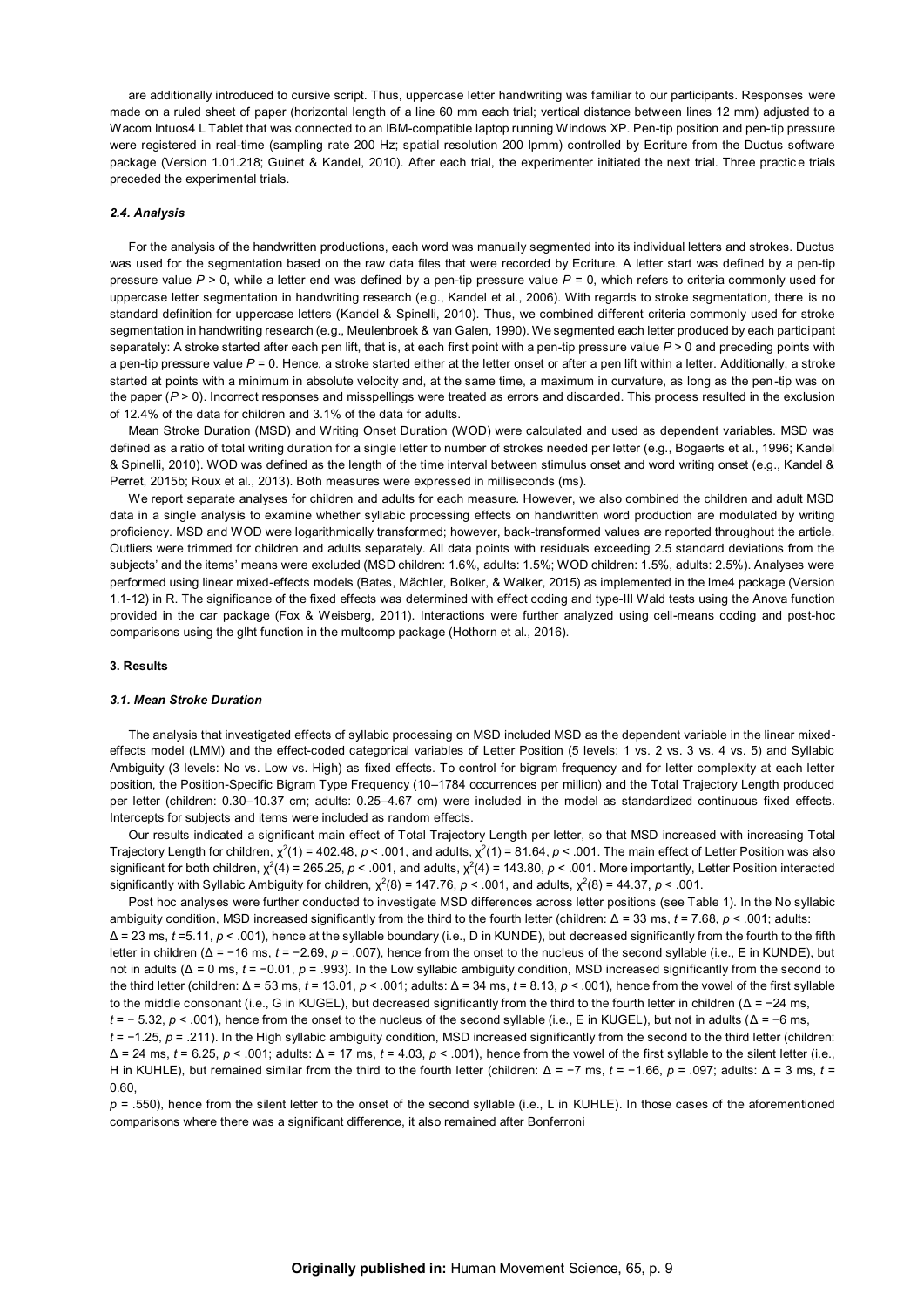**Table 1** Back-Transformed Estimated Mean Stroke Duration (ms) per Letter Position and Syllabic Ambiguity for Children and Adults.

| DV: MSD  | <b>Syllabic Ambiguity</b> |                | <b>Letter Position</b> |     |     |     |     |
|----------|---------------------------|----------------|------------------------|-----|-----|-----|-----|
|          |                           |                |                        | 2   | 3   | 4   | 5   |
| Children | No                        | $<$ CVC.CV $>$ | 245                    | 211 | 221 | 254 | 237 |
|          | Low                       | $<$ CV.CVC $>$ | 241                    | 210 | 264 | 239 | 226 |
|          | High                      | $<$ CVX.CV $>$ | 243                    | 210 | 234 | 227 | 238 |
| Adults   | No                        | $<$ CVC.CV $>$ | 178                    | 154 | 159 | 182 | 182 |
|          | Low                       | $<$ CV.CVC $>$ | 182                    | 155 | 189 | 183 | 174 |
|          | High                      | $<$ CVX.CV $>$ | 178                    | 153 | 170 | 173 | 185 |

*Note*. Dependent variable (DV). Consonant (C), vowel (V), silent consonant or vowel (X).

correction. Our findings indicate increases in cognitive load at syllable boundaries, even after controlling for bigram frequency and letter complexity, which is thought to influence handwriting production (e.g., Kandel et al., 2011; van Galen, Meulenbroek, & Hylkema, 1986). Further, our results in the High syllabic ambiguity condition suggest that the nature of syllabic processing is phonological, because movement duration increased at the silent letter, hence at the position where a conflict between phonological and orthographic representations occurs. We believe that the adults showed no decrease in MSD from the fourth to the fifth letter in the No syllabic ambiguity condition and from the third to the fourth letter in the Low syllabic ambiguity condition due to the complexity of the letter E in terms of motor programming (van Galen et al., 1986), which occurred in most stimuli in these particular positions. We take up this issue in the Discussion section.

Further, we sought to determine whether children and adults differed in terms of their writing behavior, by combining them in a single analysis that included Age Group (2 levels: children vs. adults) as an effect-coded categorical fixed effect in the LMM. All data points with residuals exceeding 2.5 standard deviations from the subjects' and the items' means were excluded (i.e., 1.5% of the data points). The results from this analysis showed that MSD was significantly longer in children than in adults, χ 2 (1) = 28.34, *p* < .001, yet no significant interactions with Age Group were observed (Age Group by Letter Position: χ 2 (4) = 2.74, *p* = .602; Age Group by Syllabic Ambiguity:  $\chi^2(2)$  = 3.51, *p* = .173; Age Group by Letter Position by Syllabic Ambiguity:  $\chi^2(8)$  = 2.75, *p* = .949).

In addition, we examined whether developmental differences occurred within the children group by including Age (10–12) as a standardized continuous fixed effect in the LMM of the child data. The results from this analysis showed that neither the main effect of Age,  $\chi^2(1) = 1.34$ , *p* = .247, nor any of the interactions with Age were significant (Age by Letter Position:  $\chi^2(4) = 7.96$ , *p* = .093; Age by Syllabic Ambiguity: χ<sup>2</sup>(2) = 3.21, *p* = .201; Age by Letter Position by Syllabic Ambiguity: χ<sup>2</sup>(8) = 6.78, *p* = .561). In sum, our results indicate syllabic processing effects on handwritten word production in both children and adults.

# *3.2. Writing Onset Duration*

The analysis that investigated effects of syllabic processing on WOD included WOD as the dependent variable in the linear mixedeffects model (LMM) and the effect-coded categorical variable of Syllabic Ambiguity (3 levels: No vs. Low vs. High) as fixed effect. Intercepts for subjects and items were included as random effects. Our results indicated no significant main effect of Syllabic Ambiguity, neither for children,  $\chi^2(2) = 0.17$ , *p* = .918, nor for adults,  $\chi^2(2) = 1.48$ , *p* = .478. In both age groups, WOD was numerically lower for the Low and High syllabic ambiguity condition (KUGEL and KUHLE items, respectively) than for the No syllabic ambiguity condition (KUNDE items). The results from this analysis are presented in Table 2.

#### **4. Discussion**

Previous research on handwritten language production suggests that both developing and skilled writers break words into smaller linguistic units such as syllables. However, the few studies that investigated syllabic processing in handwriting production in German have yielded an inconsistent pattern of results from a developmental perspective. Further, there has been some inconsistency in the findings with regards to the nature of syllabic processing effects. In the present study, we manipulated syllabic ambiguity, a characteristic of the German language, to investigate the role and nature of syllables in handwritten word production in children and

#### **Table 2**

Back-Transformed Estimated Writing Onset Duration (ms) per Syllabic Ambiguity for Children and Adults.

| DV: WOD  | Syllabic Ambiguity |                |                |  |  |  |
|----------|--------------------|----------------|----------------|--|--|--|
|          | No                 | Low            | High           |  |  |  |
|          | $<$ CVC.CV $>$     | $<$ CV.CVC $>$ | $<$ CVX.CV $>$ |  |  |  |
| Children | 1740               | 1725           | 1718           |  |  |  |
| Adults   | 1165               | 1137           | 1115           |  |  |  |

*Note*. Dependent variable (DV). Consonant (C), vowel (V), silent consonant or vowel (X).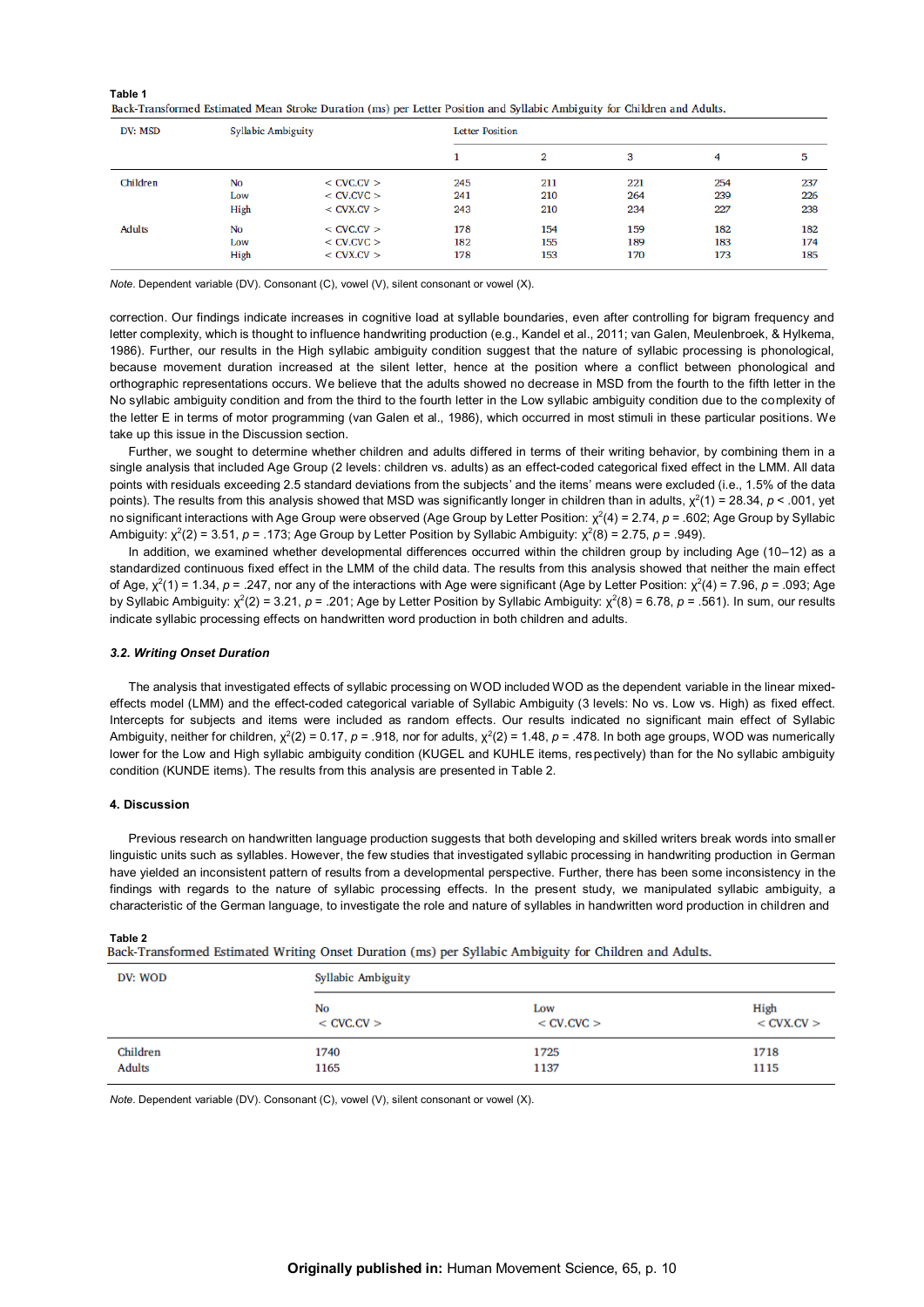adults. Participants were asked to copy five-letter disyllabic words from a computer screen to pen tablets. Handwriting production was recorded with high spatiotemporal resolution and productions were analyzed in terms of Mean Stroke Duration and Writing Onset Duration. Our results offer support for the idea that syllables are functional units of handwritten word production in German children and adults, and that syllabic processing is phonological in nature.

We hypothesized that if syllables are functional units in handwriting, MSD should increase at the onset of the second syllable in syllabically unambiguous words with two intervocalic consonants, that is, at /d/ in a word like KUNDE, or at the middle consonant in syllabically ambiguous words with a single intervocalic consonant, that is, at /g/ in a word like KUGEL. For highly syllabically ambiguous words with a silent letter at the syllable boundary, such as KUHLE, we hypothesized that increases in MSD should occur on the silent letter (i.e., H), hence where the phonological onset of the second syllable /l/ is, rather than on the first letter of the second syllable (i.e., L), hence where the orthographic onset of the second syllable is. Indeed, our results showed increases in MSD at the onset of the second syllable in items of the No syllabic ambiguity condition (e.g., D in KUN.DE), and at the middle consonant in items of the Low syllabic ambiguity condition (e.g., G in KU.GEL). In items of the High syllabic ambiguity condition, we observed an increase in MSD at the silent letter (e.g., H in KUH.LE). These results are in agreement with previous findings in French, Spanish, Catalan, and Dutch, both in developmental (e.g., Kandel et al., 2011; Kandel & Soler, 2010; Kandel & Valdois, 2006a, 2006b) and adult handwriting production research (e.g., Bogaerts et al., 1996). Movement delays at the syllable onsets are thought to reflect increases in processing load due to activation of the second syllable, in parallel to motor execution of the second syllable's first letter (e.g., Kandel et al., 2011). The same results were obtained from both children and adults, thus offering support for the idea that syllables are functional units in handwriting production in German.

One surprising result in the adult data was the inflated MSD on the nucleus of the second syllable in items of the No and Low syllabic ambiguity condition (e.g., E in KUN.DE and E in KUGEL, respectively). We believe that this was due to the complexity of the letter E, which occurred in most stimuli in these particular positions. Motor programming as defined by van Galen et al. (1986) involves finding the correct sequence of strokes that correspond to an allograph, adjusting the overall force level, and recruiting the appropriate muscle groups. Van Galen et al. (1986) assume that motor programming demands increase with increasing trajectory length. The production of the letter E requires four strokes and additional in-air movements. Hence, MSD for this letter was inflated, independently of its within-word position. The reason why the same was not observed in the children data of these items was because syllabic processing effects are likely more robust in children than in adults. As a result, the production of the onset of the second syllable yielded considerably longer MSD than the production of the following complex letter E in children.

Our items in the High syllabic ambiguity condition had conflicting phonological and orthographic representations (e.g., KUHLE where there is no one-to-one phoneme-to-grapheme mapping in spelling; i.e., /CV.CV/, but <CVX.CV>). From a phonological perspective, the phonological onset of the second syllable occurs at the third position, that is, where the silent letter is encountered. We hypothesized that competition might arise between the two types of representations, slowing down motor execution during the production of the silent letter at the third position (i.e., H in KUHLE). Indeed, this is what we observed in our data. However, the phonological onset may then trigger the activation of the second syllable, which likely facilitates syllabic processing, and therefore masking potential additional syllabic processing delays at the fourth letter position (i.e., L in KUHLE). Indeed, in our data, the MSD between the third and the fourth letter (i.e., H and L in KUHLE) remained the same in children and adults, thus indicating similar processing delays on the silent letter and the onset of the second syllable. These results indicate that syllabic effects in German are phonological in nature.

With regards to previous findings from German, our results are consistent with the results from a study carried out by Nottbusch (2008), in which syllabic effects on handwritten word production were observed in German children aged between 11 and 13 years, and partly consistent with the results from a study by Weingarten (1998), in which syllabic effects on handwritten word production were obtained with adults, but not with second, fourth, and seventh graders, who typically range between 7 and 8, 9 and 10, and 12 and 13 years. However, as we have already mentioned earlier, the latter study had some methodological issues, which could explain the discrepancy between Weingarten's (1998) findings and Nottbusch's (2008) and our results. In our study, children and adults showed the same pattern of results, which suggests that syllabic effects on handwriting are not modulated by writing proficiency. We acknowledge, however, that this finding needs to be taken with caution due to the small adult sample size in our study. Critically, the syllabic effects on handwriting that we observed in the German children complement the findings from similar research conducted in Catalan, French, and Spanish. Further, our findings are in agreement with Nottbusch's (2008) and Weingarten's (1998) assumption that writers activate phonological representations of the words to-be-spelled. The discrepancy between the results by Kandel et al. (2009) and the results from the German studies, including the present study, are likely due to differences in the phoneme-to-grapheme mapping associations in the two languages. German has more transparent mappings than French, thus non-overlapping orthographic and phonological representations are more marked in the former language, which may make writers more sensitive to them.

Interestingly, according to the Kandel and Spinelli (2010) framework, the second and third letters in the items of the High s yllabic ambiguity condition (i.e., UH in KUHLE) could be thought to represent a complex grapheme. Complex grapheme retrieval may increase processing load and thus slow down motor execution at the preceding consonant (i.e., K) and vowel (e.g., U), when compared to simple graphemes, such as the vowel in items like KUNDE or KUGEL. From a linguistic perspective, however, it is under debate whether the <VX> sequences in our stimuli correspond to complex graphemes. According to Eisenberg (2013), there are only simple vowel graphemes in German. Further, silent letters, which function as "lengthening markers" in reading, are thought to have simple grapheme status too (Noack, 2002, p. 150). In our analyses, MSD for letter positions 1 and 2 were not different across conditions (children, Letter Position 1: No vs. High syllabic ambiguity condition, *t* = −0.30, *p* = 0.762; Low vs. High syllabic ambiguity condition, *t* = 0.34, *p* = 0.737; Letter Position 2: No vs. High syllabic ambiguity condition, *t* = −0.24, *p* = 0.814; Low vs. High syllabic ambiguity condition,  $t = -0.09$ ,

*p* = 0.927; adults, Letter Position 1: No vs. High syllabic ambiguity condition,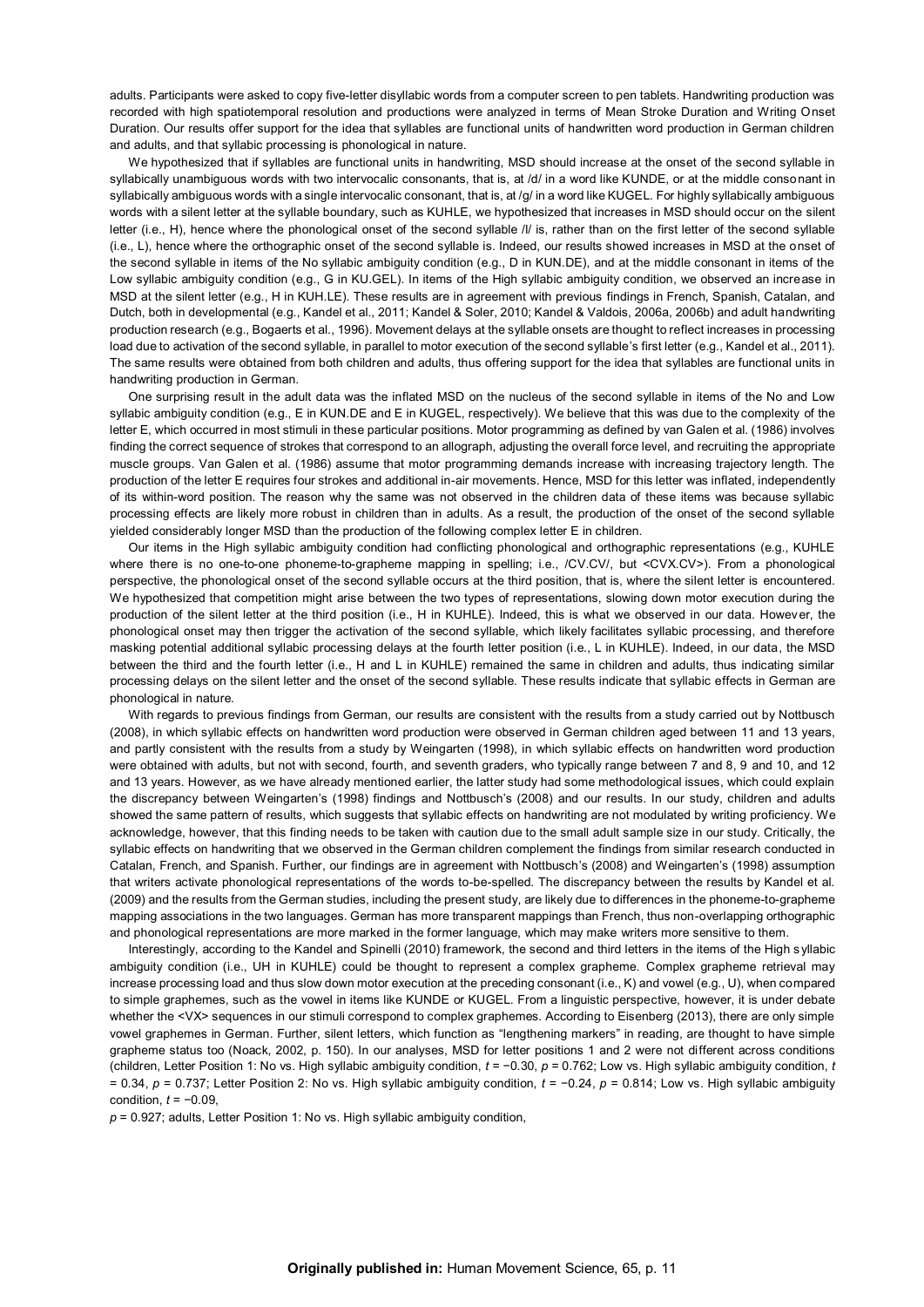

**Fig. 1.** A revision of van Galen's (1991) and Kandel et al.'s (2011) handwriting production models, which is proposed on the basis of the present findings and focuses on the linguistic units that are thought to be processed in the spelling module.

*t* = −0.15, *p* = 0.879; Low vs. High syllabic ambiguity condition, *t* = −0.84, *p* = 0.404; Letter Position 2: No vs. High syllabic ambiguity condition, *t* = −0.28, *p* = 0.780; Low vs. High syllabic ambiguity condition, *t* = −0.40, *p* = 0.691). Thus, our results support the idea that silent letters in German are processed as simple graphemes.

We hypothesized that if syllabic ambiguity does not influence WOD, then the Low and High syllabic ambiguity condition should yield lower values than the No syllabic ambiguity condition. In contrast, if syllabic ambiguity influences WOD, then the Low and High syllabic ambiguity condition should yield higher values than the No syllabic ambiguity condition. Our analyses showed no significant main effect of Syllabic Ambiguity, neither for children nor for adults. The reason for this could be because the items in the Low and High syllabic ambiguity condition comprised shorter first syllables, yet, their syllabic ambiguity inflated their WODs, thus making the values of this measure similar to those of items with longer first syllables (namely, the items in the No syllabic ambiguity condition). This result indicates indeed an ambiguity effect; however, such effect may be not as robust, thus yielding similar WODs across conditions. Kandel and Perret (2015b) and Roux et al. (2013) also failed to find significant WOD differences between items with and items without conflicting orthographic and phonological representations, yet significant MSD differences were observed at the letter positions where the conflict occurred.

Our results have implications for extant models of handwriting production. Our findings show that German children and adults process syllables during handwriting, and that syllabic processing is phonological in nature. In agreement with van Galen (1991), we propose that word units from the conceptual level form the input to the spelling module (see Fig. 1, 'linguistic modules') and that the spelling module activates letter units (see Fig. 1, 'spelling module'), which in turn form the input to the motor level. According to Kandel et al. (2011), writers activate word-sized orthographic representations (see Fig. 1, 'lexical route'). These are then stored and processed in orthographic working memory, so that syllables and then letter units become activated (see Fig. 1, 'orthographic working memory'). Findings from the handwritten word production domain (e.g., Kandel et al., 2017; Kandel & Perret, 2015b;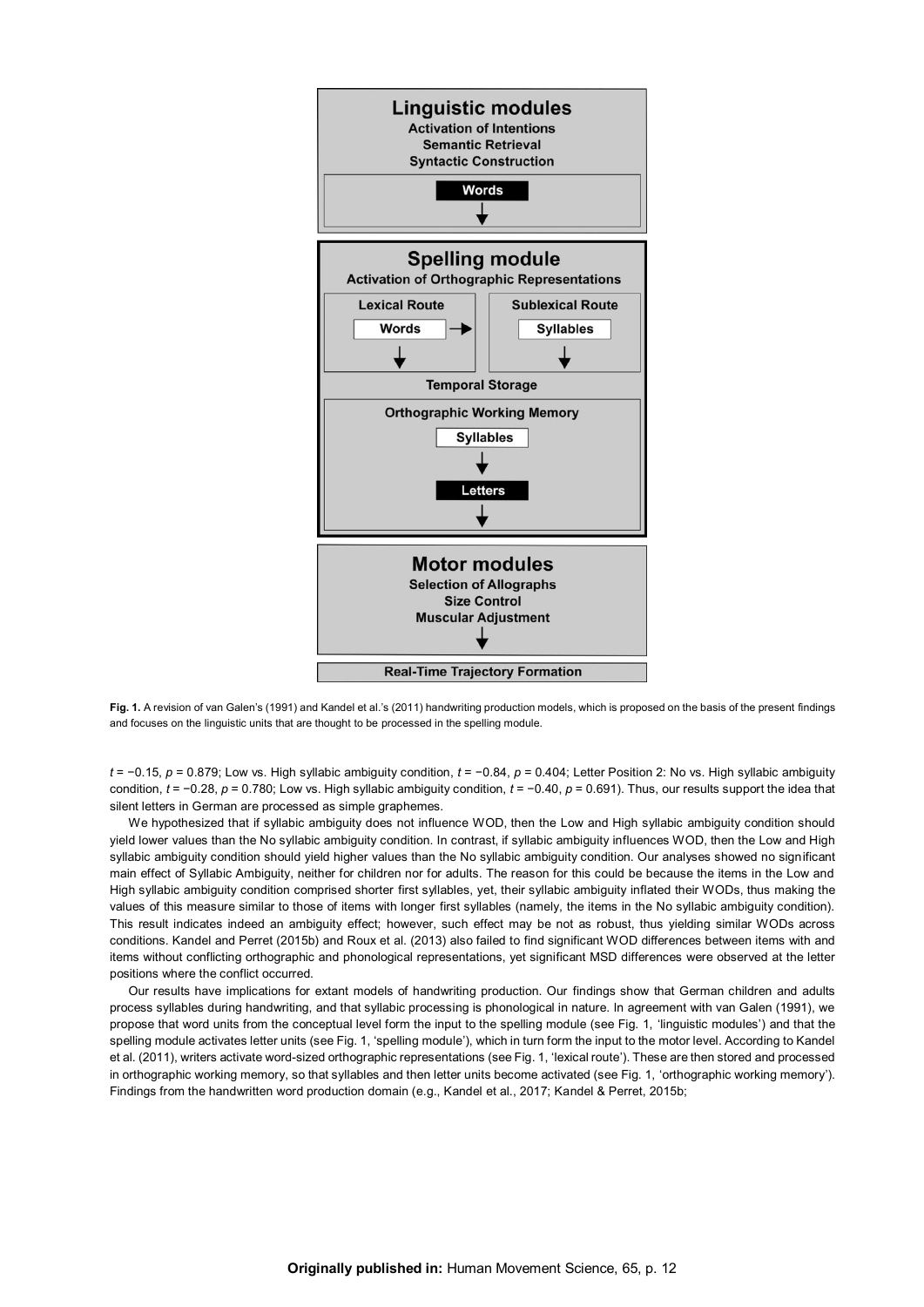Nottbusch, 2008; Roux et al., 2013; Weingarten, 1998) and the present study, however, suggest that phonological representations are likely to become activated too. This might be done via lexical (see Fig. 1, 'lexical route') or, in a spelling-to-dictation and a copy task additionally, via nonlexical access. Importantly, a sublexical route would then convert linguistic units of different grain sizes such as syllables from phonology to orthography (see Fig. 1, 'sublexical route'). These units would form input to orthographic working memory too. Output from lexical and sublexical spelling routes would then be integrated at the orthographic working memory level. As previously shown (Kandel & Perret, 2015b; Roux et al., 2013), integration of outputs in items with conflicting orthographic and phonological representations may be not completed before writing onset, but may cascade into motor production. The final spelling decision may be then made at the conflicting position, which may further modulate motor production.

To write an item without syllabic ambiguity (e.g., KUNDE), writers may either activate its orthographic word representation via the lexical route (i.e., KUNDE), or convert it syllable by syllable from phonology to orthography via the sublexical route (i.e., KUN, DE). Critically, both types of representation match and no conflict occurs. Before writing onset, the syllable module activates the first syllable, which is KUN for both spelling routes. The second syllable DE becomes activated online at its onset, which increases movement duration at this letter position due to parallel processing at the spelling and the motor level for both types of representation. To write an item with syllabic ambiguity (e.g., KUGEL or KUHLE), writers may activate its orthographic word representation via the lexical route (i.e., KUGEL or KUHLE, respectively), or convert it from phonology to orthography via the sublexical route. Critically, syllabic ambiguity may result in sublexical output that conflicts with the corresponding orthographic representation. First, in items of the Low syllabic ambiguity condition, the sublexical route may generate KU and GEL, or, KUG and GEL, respectively, so that a conflict may occur after the second letter (i.e., after U) due to the special status of the single intervocalic consonant. Second, in items of the High syllabic ambiguity condition, the sublexical route is likely to generate KU and LE, so that a conflict occurs after the second letter (i.e., after U) due to the presence of a silent letter. The output is temporally stored and further processed in orthographic working memory. Before writing onset, the syllable module activates the first syllable KU from KU.GEL or KUH from KUH.LE, respectively, via the lexical (orthographic) route or the first syllable as described above via the sublexical route. During the production of the third letter, a conflict must be resolved in both conditions and the second syllable is likely to be activated, which increases letter duration at this letter position due to parallel processing at the spelling and the motor level. As mentioned earlier, in case of the High syl labic ambiguity condition, we believe that conflict resolution at the silent letter position may further facilitate activation of the second syllable.

In conclusion, our study used a set of tightly-controlled experimental stimuli to investigate syllabic processing effects in handwriting production in the German language. Our work contributes to the empirical evidence in handwriting research, showing that cognitive processes in spelling cascade into motor production, that syllables are functional units in both developmental and skilled handwriting, and that the nature of syllabic processing is phonological, at least as far as the German language is concerned.

### **5. Author note**

Stefan Hess, Petroula Mousikou, and Sascha Schroeder, Max Planck Research Group Reading Education and Development (REaD), Max Planck Institute for Human Development, Lentzeallee 94, 14195 Berlin, Germany.

Julius Verrel, Center for Lifespan Psychology (LIP), Max Planck Institute for Human Development, Lentzeallee 94, 14195 Berlin, Germany.

This work has been carried out while Stefan Hess was a fellow of the International Max Planck Research School on the Life Course (LIFE).

This research did not receive any specific grant from funding agencies in the public, commercial, or not-for-profit sectors.

# **Appendix. Materials**

| Syllabic Ambiguity   |                       |                        |  |  |  |  |
|----------------------|-----------------------|------------------------|--|--|--|--|
| No<br>$<$ CVC.CV $>$ | Low<br>$<$ CV.CVC $>$ | High<br>$<$ CVX.CV $>$ |  |  |  |  |
| <b>BIRNE</b>         | <b>BIBER</b>          | <b>BIENE</b>           |  |  |  |  |
| <b>FARBE</b>         | <b>FADEN</b>          | <b>FAHNE</b>           |  |  |  |  |
| <b>HARFE</b>         | <b>HAFEN</b>          | <b>HAARE</b>           |  |  |  |  |
| <b>KERZE</b>         | <b>KEGEL</b>          | <b>KEHLE</b>           |  |  |  |  |
| <b>KUNDE</b>         | <b>KUGEL</b>          | <b>KUHLE</b>           |  |  |  |  |
| <b>LINSE</b>         | <b>LITER</b>          | LIEBE                  |  |  |  |  |
| <b>MILDE</b>         | <b>MINUS</b>          | <b>MIETE</b>           |  |  |  |  |
| <b>SALBE</b>         | <b>SALAT</b>          | <b>SAHNE</b>           |  |  |  |  |
| <b>TINTE</b>         | <b>TIGER</b>          | TIERE                  |  |  |  |  |
| <b>WANZE</b>         | <b>WAGEN</b>          | <b>WAAGE</b>           |  |  |  |  |

*Note:* Consonant letter (C), vowel letter (V), silent consonant or vowel letter (X).